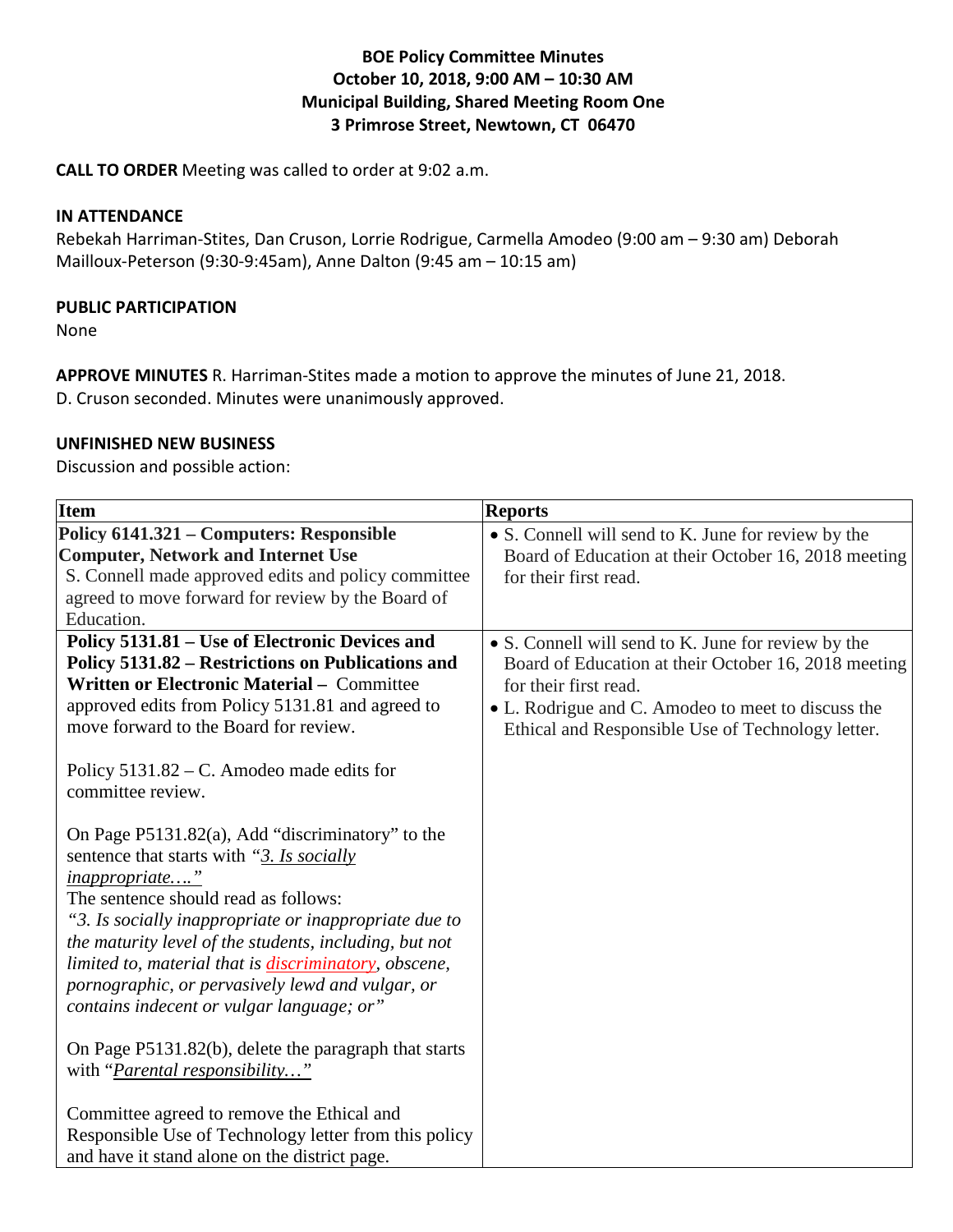# **UNFINISHED OLD BUSINESS**

Discussion and possible action:

| <b>Item</b>                                                                                                                                         | <b>Reports</b>                                                                                                                                                                                                                                                            |
|-----------------------------------------------------------------------------------------------------------------------------------------------------|---------------------------------------------------------------------------------------------------------------------------------------------------------------------------------------------------------------------------------------------------------------------------|
| Policy 5142.4 – School Resource Officer and Policy                                                                                                  | • M. Pompano to discuss with Rich Mills.                                                                                                                                                                                                                                  |
| 1700 – Otherwise Lawful Possession of Firearms on                                                                                                   | • S. Connell to invite                                                                                                                                                                                                                                                    |
| <b>School Property</b> – R.Harriman-Stites tabled this                                                                                              |                                                                                                                                                                                                                                                                           |
| policy until M. Pompano receives input from Chris at                                                                                                |                                                                                                                                                                                                                                                                           |
| Shipman & Goodwin.                                                                                                                                  |                                                                                                                                                                                                                                                                           |
| <b>Policy 5141 – School Health Services – Policy</b><br>Committee Members to continue to review updated<br>policy from CABE with A. Dalton's edits. | • S. Connell to reach out to M. Memoli regarding time<br>line for required physical exams for student athletes<br>• S. Connell to invite A. Dalton to attend an upcoming<br>policy meeting. Review and discussion on this<br>updated policy will continue with her input. |
| Policy 5141.21 – Administering Medication<br>S. Connell made additional edits to this policy and sent<br>it to A. Dalton for review.                | • S. Connell to invite A. Dalton to attend an upcoming<br>policy meeting. Review and discussion on this edited<br>policy will continue with her input.                                                                                                                    |

### **NEW BUSINESS**

Discussion and possible action:

| <b>Item</b>                                                                                                                                                                                                                                                                                                                                                                                                                                                                                    | <b>Reports</b>                                                                                                                                                                                                                                                                                             |
|------------------------------------------------------------------------------------------------------------------------------------------------------------------------------------------------------------------------------------------------------------------------------------------------------------------------------------------------------------------------------------------------------------------------------------------------------------------------------------------------|------------------------------------------------------------------------------------------------------------------------------------------------------------------------------------------------------------------------------------------------------------------------------------------------------------|
| Policy 6153 – Field Trips – S. Connell to provide<br>committee members with CABE's current policies<br>6153 and regulations for consideration. Also will<br>provide NPS Policy 8-405 – Field Trips- updated<br>11/10/98.                                                                                                                                                                                                                                                                       | • S. Connell to invite A. Dalton to attend an upcoming<br>policy meeting. Review and discussion on this policy<br>will continue with her input.                                                                                                                                                            |
| <b>Physical Restraint and Seclusion of Students and</b><br>use of Exclusionary Time Outs - D. Peterson sent<br>this mandated policy/regulation from Shipman and<br>Goodwin to S. Connell to present to the committee for<br>review.<br>The committee has some concerns with the layout of<br>this policy and what is indicated in the policy vs.<br>regulation.<br>R. Harriman-Stites is requesting to look at NPS current<br>policy and CABES updated policy to compare.<br>Committee agreed. | • S. Connell to ask CABE for the updated policy<br>$5144.1$ – Use of Physical Force – Physical<br>Restraint/Seclusion/Exclusionary Time Outs<br>• S. Connell to invite D. Peterson to attend an<br>upcoming policy meeting. Review and discussion on<br>this mandated policy will continue with her input. |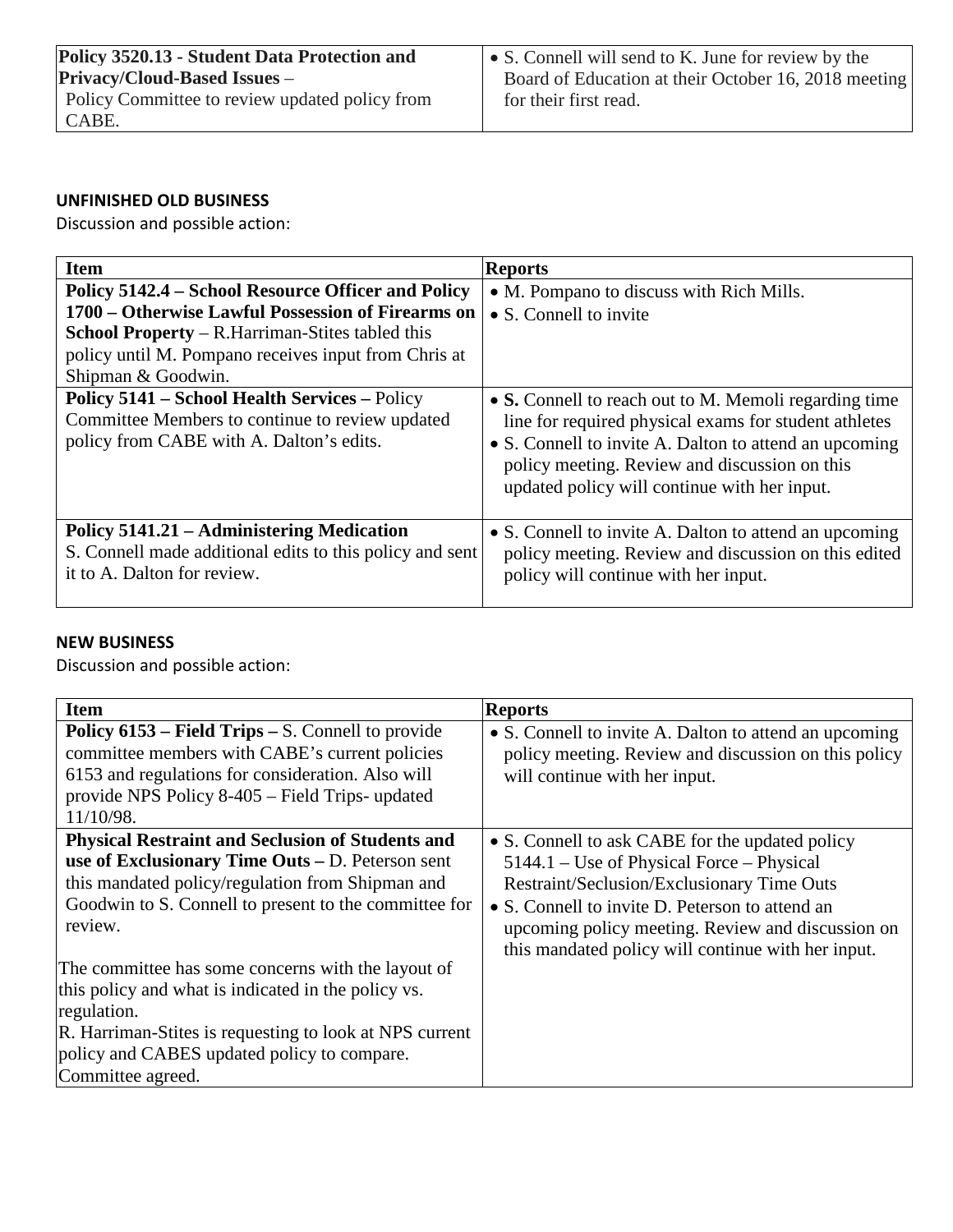| Policy 6151 – Class Size<br>L. Rodrigue requested to look into reducing class sizes<br>for Kindergarten. As of today, NPS does not have a<br>specific policy regarding class sizes. S. Connell<br>reached out to CABE for sample policies and<br>regulations for consideration. | • Policy Committee to review sample policies and<br>regulations from CABE: P6151 – Class Size. |
|---------------------------------------------------------------------------------------------------------------------------------------------------------------------------------------------------------------------------------------------------------------------------------|------------------------------------------------------------------------------------------------|
| Series 5000 Queue – which five policies should go                                                                                                                                                                                                                               | • S. Connell to provide a list of policies currently in the                                    |
| forward first to the BOE for approval and at which                                                                                                                                                                                                                              | 5000 series queue.                                                                             |
| <b>BOE</b> meeting date?                                                                                                                                                                                                                                                        |                                                                                                |

### **UPDATE FROM THE SUPERINTENDENT**

### **PUBLIC PARTICIPATION**

None

A motion was made by R. Harriman-Stites to move Policy 6141.321 – Computers: Responsible Computer, Network and Internet Use, Policy 5131.81 – Use of Electronic Devices, Policy 5131.82 – Restrictions on Publications and Written or Electronic Material and Policy 3520.13 – Student Data Protection and Privacy/Cloud-Based Issues forward to the Board of Education for review at the Board of Education meeting to be held on October 16, 2018. D. Cruson seconded. Motion was unanimously approved.

A motion was made by R. Harriman-Stites to move Policy 5141 – School Health Services and Policy 5141.21 – Administering Medication into the 5000 Series queue waiting for review by the Board of Education. D. Cruson seconded. Motion was unanimously approved.

A motion was made by R. Harriman-Stites to postpone discussion/action on Policy 5142.4 – School Resource Officer and Policy 1700 – Otherwise Lawful Possession of Firearms on School Property, Policy 6153 – Field Trips, Policy 6151 – Class Size and Physical Restraint and Seclusion of Students and use of Exclusionary Time Outs. Cruson seconded. Motion was unanimously approved.

### **UNFINISHED NEW BUSINESS – DISCUSSION/ACTION POSTPONED TO A FUTURE MEETING**

| Policy $6153$ – Field Trips                                                                     | • To be reviewed by committee as discussed |
|-------------------------------------------------------------------------------------------------|--------------------------------------------|
| <b>Physical Restraint and Seclusion of Students and use of</b><br><b>Exclusionary Time Outs</b> | • To be reviewed by committee as discussed |
| Policy 6151 – Class Size                                                                        | • To be reviewed by committee as discussed |

### **UNFINISHED OLD BUSINESS – DISCUSSION/ACTION POSTPONED TO A FUTURE MEETING**

| <b>School Security Officer Manual – Newtown Public</b> | To be reviewed by committee as discussed |
|--------------------------------------------------------|------------------------------------------|
| <b>Schools</b>                                         |                                          |

A motion to adjourn the meeting was made by R. Harriman-Stites and seconded by D. Cruson. All were in favor. Meeting was adjourned at 10:32 a.m.